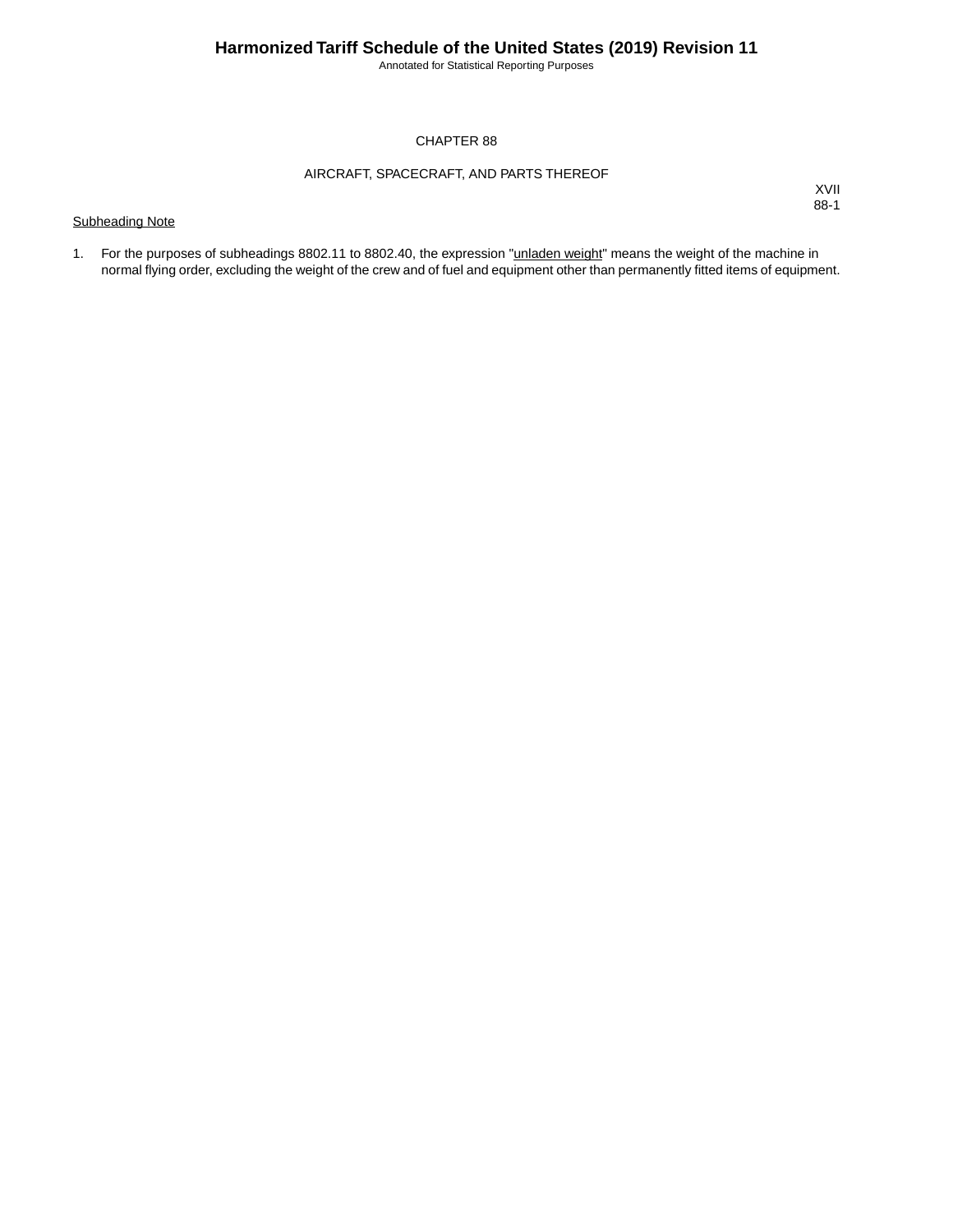## **Harmonized Tariff Schedule of the United States (2019) Revision 11**

Annotated for Statistical Reporting Purposes

| Heading/   | Stat. |                                                                          | Unit     |         | Rates of Duty |                |
|------------|-------|--------------------------------------------------------------------------|----------|---------|---------------|----------------|
| Subheading | Suf-  | Article Description                                                      | οf       |         |               | $\overline{2}$ |
|            | fix   |                                                                          | Quantity | General | Special       |                |
| 8801.00.00 |       | Balloons and dirigibles; gliders, hang gliders and other                 |          | Free    |               | 50%            |
|            |       | Gliders and hang gliders:                                                |          |         |               |                |
|            | 10    |                                                                          |          |         |               |                |
|            | 20    |                                                                          |          |         |               |                |
|            | 50    |                                                                          |          |         |               |                |
|            |       |                                                                          |          |         |               |                |
| 8802       |       | Other aircraft (for example, helicopters, airplanes); spacecraft         |          |         |               |                |
|            |       | (including satellites) and suborbital and spacecraft launch<br>vehicles: |          |         |               |                |
|            |       | Helicopters:                                                             |          |         |               |                |
| 8802.11.00 |       | Of an unladen weight not exceeding 2,000 kg   Free <sup>1/</sup>         |          |         |               | 30%            |
|            |       | New:                                                                     |          |         |               |                |
|            | 15    |                                                                          |          |         |               |                |
|            |       | Other:                                                                   |          |         |               |                |
|            | 30    | Of an unladen weight not exceeding 998                                   |          |         |               |                |
|            |       |                                                                          | No.      |         |               |                |
|            |       |                                                                          |          |         |               |                |
|            | 45    | Of an unladen weight exceeding 998 but                                   |          |         |               |                |
|            |       | Used or rebuilt:                                                         |          |         |               |                |
|            | 60    |                                                                          |          |         |               |                |
|            |       |                                                                          |          |         |               |                |
| 8802.12.00 | 90    |                                                                          |          |         |               | 30%            |
|            |       |                                                                          |          |         |               |                |
|            | 20    | New:                                                                     |          |         |               |                |
|            |       |                                                                          |          |         |               |                |
|            | 40    |                                                                          |          |         |               |                |
|            | 60    | Used or rebuilt:                                                         |          |         |               |                |
|            |       |                                                                          |          |         |               |                |
|            | 80    |                                                                          |          |         |               |                |
| 8802.20.00 |       | Airplanes and other aircraft, of an unladen weight not                   |          |         |               |                |
|            |       |                                                                          |          |         |               | 30%            |
|            | 15    | Of an unladen weight not exceeding 450 kg No.                            |          |         |               |                |
|            |       | Other:                                                                   |          |         |               |                |
|            |       | New:                                                                     |          |         |               |                |
|            | 20    | Military aircraft:                                                       |          |         |               |                |
|            |       |                                                                          |          |         |               |                |
|            | 30    |                                                                          |          |         |               |                |
|            |       | Other:                                                                   |          |         |               |                |
|            | 40    |                                                                          |          |         |               |                |
|            | 50    | Multiple engine airplanes No.                                            |          |         |               |                |
|            | 60    |                                                                          |          |         |               |                |
|            |       | Used or rebuilt:                                                         |          |         |               |                |
|            | 70    |                                                                          |          |         |               |                |
|            | 80    |                                                                          |          |         |               |                |
|            |       |                                                                          |          |         |               |                |
|            |       |                                                                          |          |         |               |                |
|            |       |                                                                          |          |         |               |                |
|            |       |                                                                          |          |         |               |                |
|            |       |                                                                          |          |         |               |                |
|            |       |                                                                          |          |         |               |                |
|            |       |                                                                          |          |         |               |                |
|            |       |                                                                          |          |         |               |                |
|            |       |                                                                          |          |         |               |                |
|            |       |                                                                          |          |         |               |                |
|            |       |                                                                          |          |         |               |                |
|            |       |                                                                          |          |         |               |                |
|            |       |                                                                          |          |         |               |                |
|            |       |                                                                          |          |         |               |                |
|            |       |                                                                          |          |         |               |                |
|            |       |                                                                          |          |         |               |                |
|            |       |                                                                          |          |         |               |                |

XVII 88-2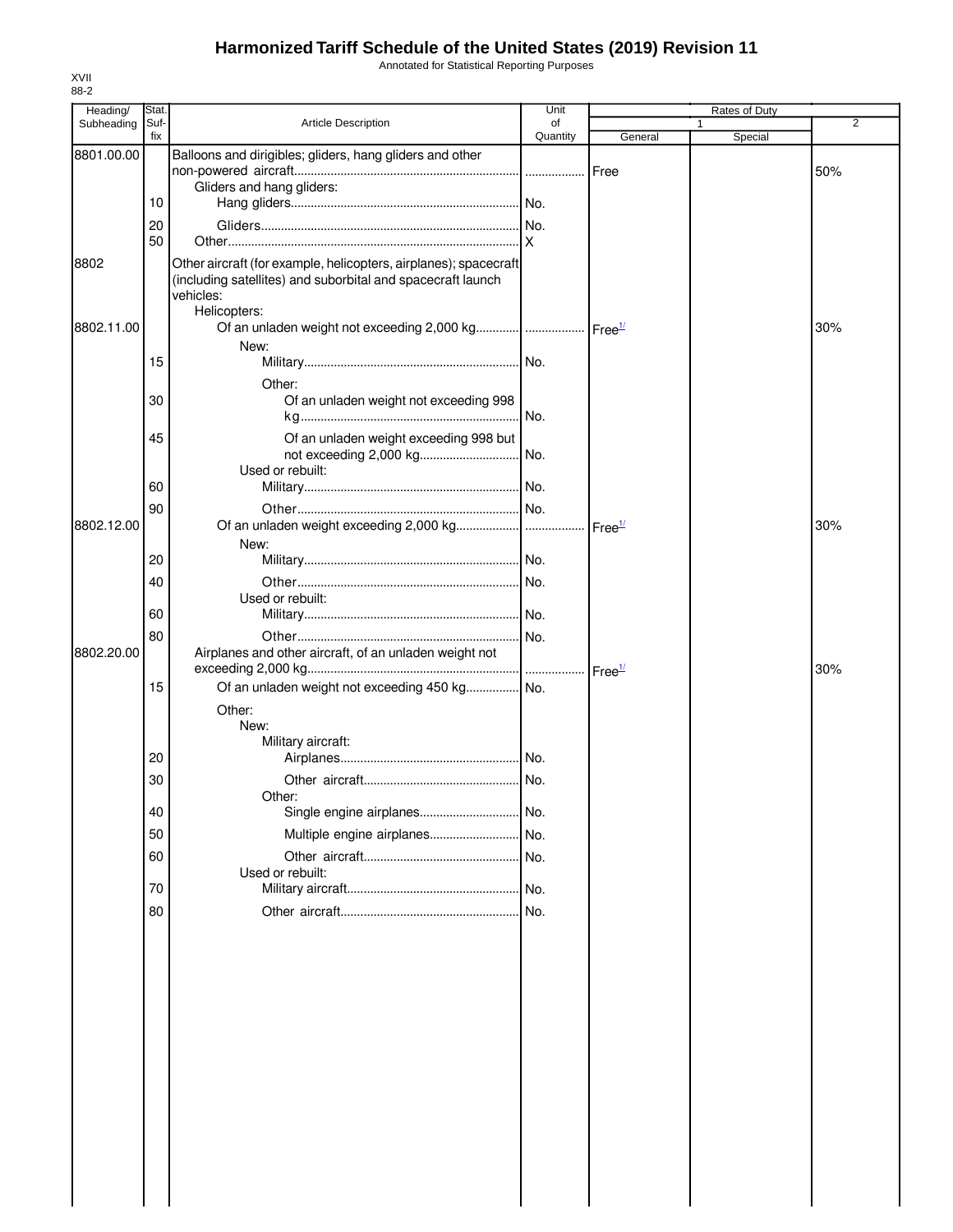# **Harmonized Tariff Schedule of the United States (2019) Revision 11**

Annotated for Statistical Reporting Purposes

| Heading/      | <b>Stat</b> |                                                                                                                                                     | Unit           |                    | Rates of Duty |       |
|---------------|-------------|-----------------------------------------------------------------------------------------------------------------------------------------------------|----------------|--------------------|---------------|-------|
| Subheading    | Suf-<br>fix | <b>Article Description</b>                                                                                                                          | οf<br>Quantity | General            | Special       | 2     |
| 8802 (con.)   |             | Other aircraft (for example, helicopters, airplanes); spacecraft<br>(including satellites) and suborbital and spacecraft launch<br>vehicles: (con.) |                |                    |               |       |
| 8802.30.00    |             | Airplanes and other aircraft, of an unladen weight                                                                                                  |                |                    |               | 30%   |
|               |             | New:<br>Military aircraft:                                                                                                                          |                |                    |               |       |
|               | 10          |                                                                                                                                                     |                |                    |               |       |
|               | 20          |                                                                                                                                                     |                |                    |               |       |
|               | 30          | Other:<br>Multiple engine airplanes:<br>Of an unladen weight exceeding 2,000 but                                                                    |                |                    |               |       |
|               |             | Of an unladen weight exceeding 4,536 but<br>not exceeding 15,000 kg:                                                                                |                |                    |               |       |
|               | 40          |                                                                                                                                                     |                |                    |               |       |
|               | 50          |                                                                                                                                                     |                |                    |               |       |
|               | 60          |                                                                                                                                                     |                |                    |               |       |
|               | 70          | Used or rebuilt:                                                                                                                                    |                |                    |               |       |
|               | 80          |                                                                                                                                                     |                |                    |               |       |
| 8802.40.00    |             | Airplanes and other aircraft, of an unladen weight                                                                                                  |                |                    |               | 30%   |
|               |             | New:                                                                                                                                                |                |                    |               |       |
|               |             | Military aircraft:                                                                                                                                  |                |                    |               |       |
|               | 15          |                                                                                                                                                     |                |                    |               |       |
|               | 20          |                                                                                                                                                     |                |                    |               |       |
|               | 30          | Other:                                                                                                                                              |                |                    |               |       |
|               | 40          |                                                                                                                                                     |                |                    |               |       |
|               | 60          |                                                                                                                                                     |                |                    |               |       |
|               | 70          | Other (including passenger/cargo                                                                                                                    |                |                    |               |       |
|               | 80          | Used or rebuilt:                                                                                                                                    |                |                    |               |       |
|               | 90          |                                                                                                                                                     |                |                    |               |       |
| 8802.60       |             | Spacecraft (including satellites) and suborbital and<br>spacecraft launch vehicles:                                                                 |                |                    |               |       |
| 8802.60.30 00 |             |                                                                                                                                                     |                |                    |               | Free  |
| 8802.60.90    |             |                                                                                                                                                     |                | Free <sup>1/</sup> |               | 27.5% |
|               | 20          |                                                                                                                                                     | No.            |                    |               |       |
|               | 40          |                                                                                                                                                     | No.            |                    |               |       |
|               |             |                                                                                                                                                     |                |                    |               |       |
|               |             |                                                                                                                                                     |                |                    |               |       |
|               |             |                                                                                                                                                     |                |                    |               |       |
|               |             |                                                                                                                                                     |                |                    |               |       |
|               |             |                                                                                                                                                     |                |                    |               |       |
|               |             |                                                                                                                                                     |                |                    |               |       |
|               |             |                                                                                                                                                     |                |                    |               |       |
|               |             |                                                                                                                                                     |                |                    |               |       |

XVII 88-3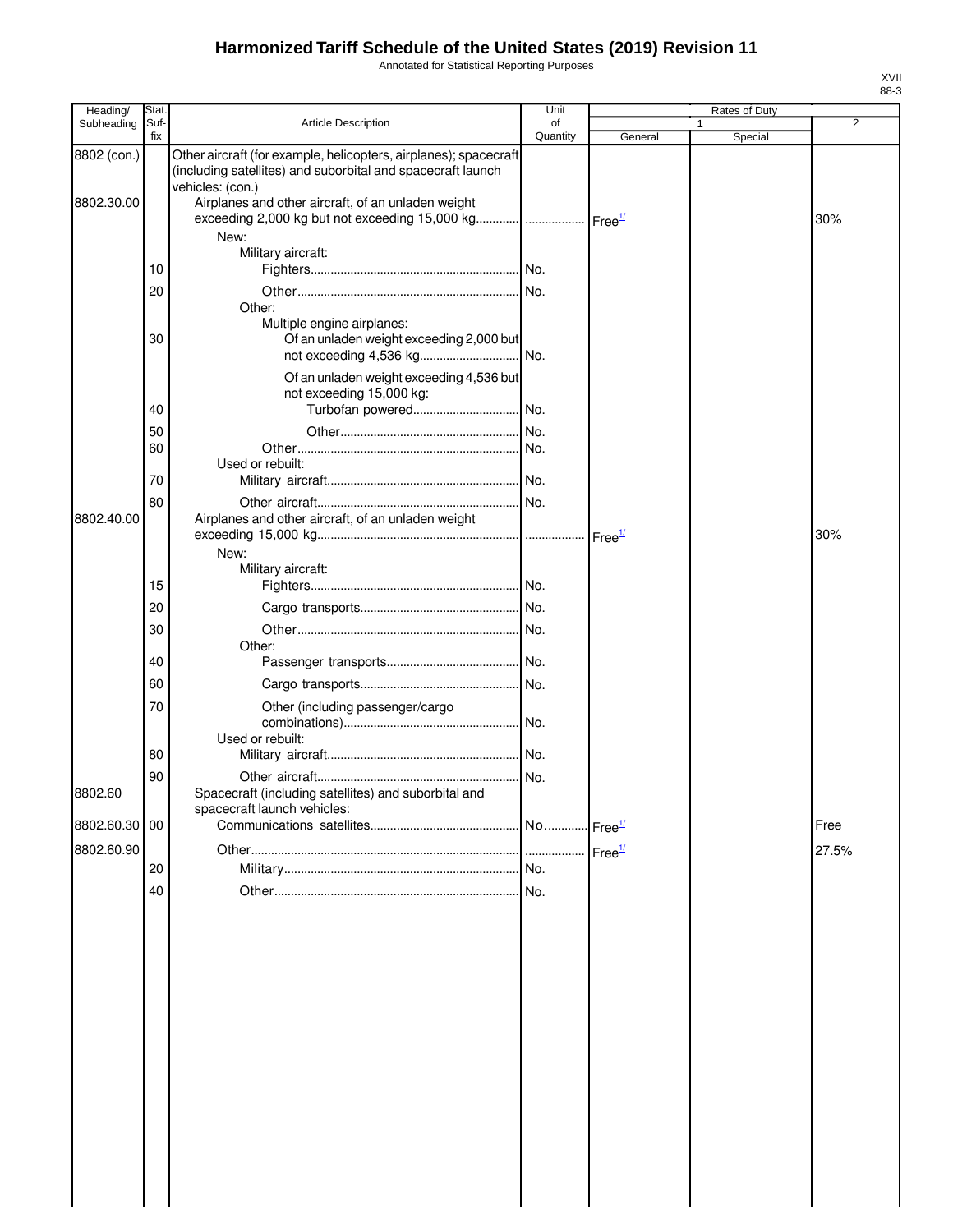## **Harmonized Tariff Schedule of the United States (2019) Revision 11**

Annotated for Statistical Reporting Purposes

| Heading/      | <b>Stat</b> |                                                                           | Unit     | Rates of Duty |                   |                |
|---------------|-------------|---------------------------------------------------------------------------|----------|---------------|-------------------|----------------|
| Subheading    | Suf-        | <b>Article Description</b>                                                | of       |               |                   | $\overline{2}$ |
|               | fix         |                                                                           | Quantity | General       | Special           |                |
| 8803          |             | Parts of goods of heading 8801 or 8802:                                   |          |               |                   |                |
| 8803.10.00    |             |                                                                           |          |               |                   | 27.5%          |
|               |             | For use in civil aircraft:                                                |          |               |                   |                |
|               | 15          | For use by the Department of Defense or the                               |          |               |                   |                |
|               |             |                                                                           |          |               |                   |                |
|               | 30          |                                                                           |          |               |                   |                |
|               |             |                                                                           |          |               |                   |                |
|               | 60          |                                                                           |          |               |                   |                |
| 8803.20.00    |             |                                                                           |          |               |                   | 27.5%          |
|               |             | For use in civil aircraft:                                                |          |               |                   |                |
|               | 15          | For use by the Department of Defense or the                               |          |               |                   |                |
|               |             |                                                                           |          |               |                   |                |
|               | 30          |                                                                           |          |               |                   |                |
|               | 60          |                                                                           |          |               |                   |                |
| 8803.30.00    |             |                                                                           |          |               |                   | 27.5%          |
|               |             | For use in civil aircraft:                                                |          |               |                   |                |
|               | 15          | For use by the Department of Defense or the                               |          |               |                   |                |
|               |             |                                                                           |          |               |                   |                |
|               |             |                                                                           |          |               |                   |                |
|               | 30          |                                                                           |          |               |                   |                |
|               | 60          |                                                                           |          |               |                   |                |
| 8803.90       |             | Other:                                                                    |          |               |                   |                |
| 8803.90.30    | 00          |                                                                           |          |               |                   | Free           |
|               |             |                                                                           |          |               |                   |                |
| 8803.90.90    |             |                                                                           |          |               |                   | 27.5%          |
|               |             | For use in civil aircraft:                                                |          |               |                   |                |
|               | 15          | For use by the Department of Defense or the                               |          |               |                   |                |
|               |             |                                                                           |          |               |                   |                |
|               | 30          |                                                                           |          |               |                   |                |
|               | 60          |                                                                           |          |               |                   |                |
|               |             |                                                                           |          |               |                   |                |
| 8804.00.00    |             | 00 Parachutes (including dirigible parachutes and paragliders)            |          |               |                   |                |
|               |             | and rotochutes; parts thereof and accessories thereto kg 3% <sup>3/</sup> |          |               | Free (A, AU, BH,  | 50%            |
|               |             |                                                                           |          |               | CA, CL, CO, D, E, |                |
|               |             |                                                                           |          |               | IL, JO, KR, MA,   |                |
|               |             |                                                                           |          |               | MX, OM, P, PA,    |                |
|               |             |                                                                           |          |               | PE, SG)           |                |
| 8805          |             | Aircraft launching gear; deck-arrestor or similar gear; ground            |          |               |                   |                |
|               |             | flying trainers; parts of the foregoing articles:                         |          |               |                   |                |
| 8805.10.00 00 |             | Aircraft launching gear and parts thereof; deck- arrestors                |          |               |                   |                |
|               |             |                                                                           |          |               |                   | 35%            |
|               |             | Ground flying trainers and parts thereof:                                 |          |               |                   |                |
| 8805.21.00 00 |             |                                                                           |          |               |                   | 35%            |
|               |             |                                                                           |          |               |                   |                |
| 8805.29.00    | 00          |                                                                           |          |               |                   | 35%            |
|               |             |                                                                           |          |               |                   |                |
|               |             |                                                                           |          |               |                   |                |
|               |             |                                                                           |          |               |                   |                |
|               |             |                                                                           |          |               |                   |                |
|               |             |                                                                           |          |               |                   |                |
|               |             |                                                                           |          |               |                   |                |
|               |             |                                                                           |          |               |                   |                |
|               |             |                                                                           |          |               |                   |                |
|               |             |                                                                           |          |               |                   |                |
|               |             |                                                                           |          |               |                   |                |
|               |             |                                                                           |          |               |                   |                |
|               |             |                                                                           |          |               |                   |                |
|               |             |                                                                           |          |               |                   |                |
|               |             |                                                                           |          |               |                   |                |
|               |             |                                                                           |          |               |                   |                |
|               |             |                                                                           |          |               |                   |                |
|               |             |                                                                           |          |               |                   |                |
|               |             |                                                                           |          |               |                   |                |
|               |             |                                                                           |          |               |                   |                |
|               |             |                                                                           |          |               |                   |                |

XVII 88-4